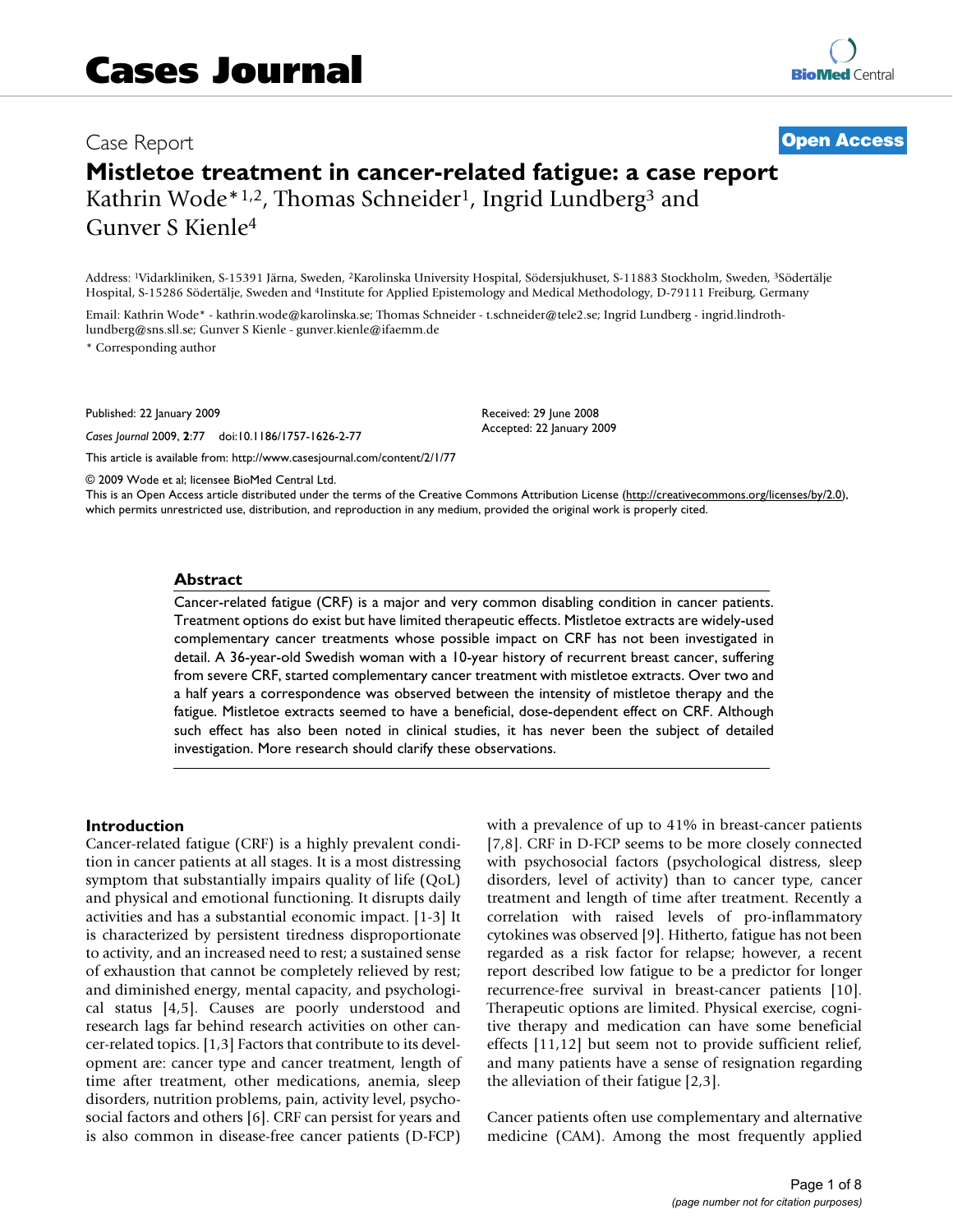CAM therapies for cancer are aqueous extracts from European mistletoe *(Viscum album L.)*, originally developed as a cancer remedy in the context of anthroposophic medicine (AM) [13,14]. Biological properties have been extensively analyzed and several pharmacologically active compounds isolated. Mistletoe extracts show highly cytotoxic and growth-inhibiting effects, especially through induction of apoptosis, but they also possess DNA-stabilizing properties in mononuclear cells; they stimulate the immune system (*in vivo* and *in vitro* activation of monocytes/macrophages, granulocytes, natural killer cells, Tcells, induction of a variety of cytokines) and can enhance endorphins. [13,15] Injected in tumor-bearing animals, they display growth-inhibiting and tumor-reducing effects. [13,15] Mistletoe remedies, either alone or in combination with surgery, chemotherapy, radiation or hormone therapy, are applied in all cancer types and all stages of disease, in order to improve QoL and general condition, to reduce side effects of oncological treatment and to improve immuno-suppression, and prolong time to progression and survival. [13] Controlled clinical trials found best evidence of efficacy in relation to improvement of QoL and reduction of side effects of chemotherapy and radiation. Most trials also observed survival benefit, but not beyond critique. Mistletoe is generally well tolerated, with no or only minor side-effects. [14]

Mistletoe-prescribing physicians often observe a marked improvement in fatigue after some months of mistletoe application, and even use fatigue as an indicator for individual adjustment of dosage. Nevertheless, CRF has not so far been addressed as a primary objective in mistletoe studies. [13,14,16] As a sub-dimension of QoL assessment however, positive outcomes on fatigue were noted ([17] and Table 1). For instance, two studies evaluating inpatient cancer treatment in AM hospitals (including mistletoe therapy) observed a significant improvement in fatigue levels. [18,19]

The following case, drawn from routine clinical practice, describes a disease-free breast-cancer patient suffering from severe CRF, who showed a remarkable response pattern to the application of mistletoe extracts.

## **Case presentation** *History and presenting condition*

A 36-year-old Swedish woman with a history of recurrent breast cancer and severe CRF presented at Vidarkliniken in Sweden. Vidarkliniken provides integrated AM health care [16,18] in an inpatient and outpatient setting, primarily for patients with cancer, stress-related diseases and chronic pain. The woman had been treated for breast cancer with positive axillary lymph nodes 10 years previously (see Table 2 for details of anamnesis, findings and treatment). Additional to surgical removal she had undergone

bilateral oophorectomy (as participant in a clinical trial), and had received adjuvant radiotherapy and hormone therapy which, however, was halted after 4 months because of side effects. Eight years later she started suffering from extreme tiredness, and after one further year a relapse was ascertained: a palpable sternum metastasis, confirmed twice by ultrasound-guided fine-needle biopsy. The metastasis was hormone receptor-negative in contrast to her primary breast cancer. On computer tomography two small changes in the lungs were considered as possible metastasis. The woman received palliative chemotherapy which was halted after 5 cycles because of severe side effects. Subsequently, she underwent radiotherapy of the breastbone. Both treatments had good clinical and radiological result: the sternum metastasis was no longer palpable, follow-up computer tomographies and skeletal scintigrams showed complete remission. Subsequently no further disease activity was observed, either radiologically or clinically.

Eight months after radiation therapy, the patient attended Vidarkliniken for 10 days of cancer rehabilitation. She was suffering from reduced general condition, with migrainelike headache, dizziness and diffuse pain throughout her body. Fatigue had temporarily improved after radiation therapy, but recurred after some months, having a strong impact on her daily life and forcing her to rest several times each day. Although she felt tired, she was physically active, going for several walks a day with her dog. She slept well and did not feel depressed or anxious. She was forgetful but had no difficulties in concentrating. Physical examination (including sternum) and routine blood samples were normal. Concerning her social situation, she lived as a single mother with her now 14-year-old son, as was already the case at the time of her primary diagnosis 10 years previously. At that time she had experienced some fatigue, but considered this was due to her life situation as a single mother raising a 4-year-old child. She had no education after high school, and had some short-term employment prior to relapse, being sick-listed since then.

## *Treatment*

During rehabilitation, several AM treatments were applied – medicines, art and physical therapies – and, in particular, a mistletoe treatment was initiated (Iscador® M).

The main goal of the mistletoe treatment was to improve the patient's general condition, QoL and fatigue, and possibly exert a positive influence on the course of the cancer disease. The mistletoe treatment followed mainly general recommendations, i.e. subcutaneous Series 0, Series 1, or Series 2 injections (Series 2 not used in this case): Series 0 means 7 injections at a lower dosage  $(2 \times 0.01 \text{ mg/ml}, 2 \times$ 0.1 mg/ml,  $3 \times 1$  mg/ml); Series 1 means 7 injections at higher dosage  $(2 \times 0.1 \text{ mg/ml}, 2 \times 1 \text{ mg/ml}, 3 \times 10 \text{ mg/m}$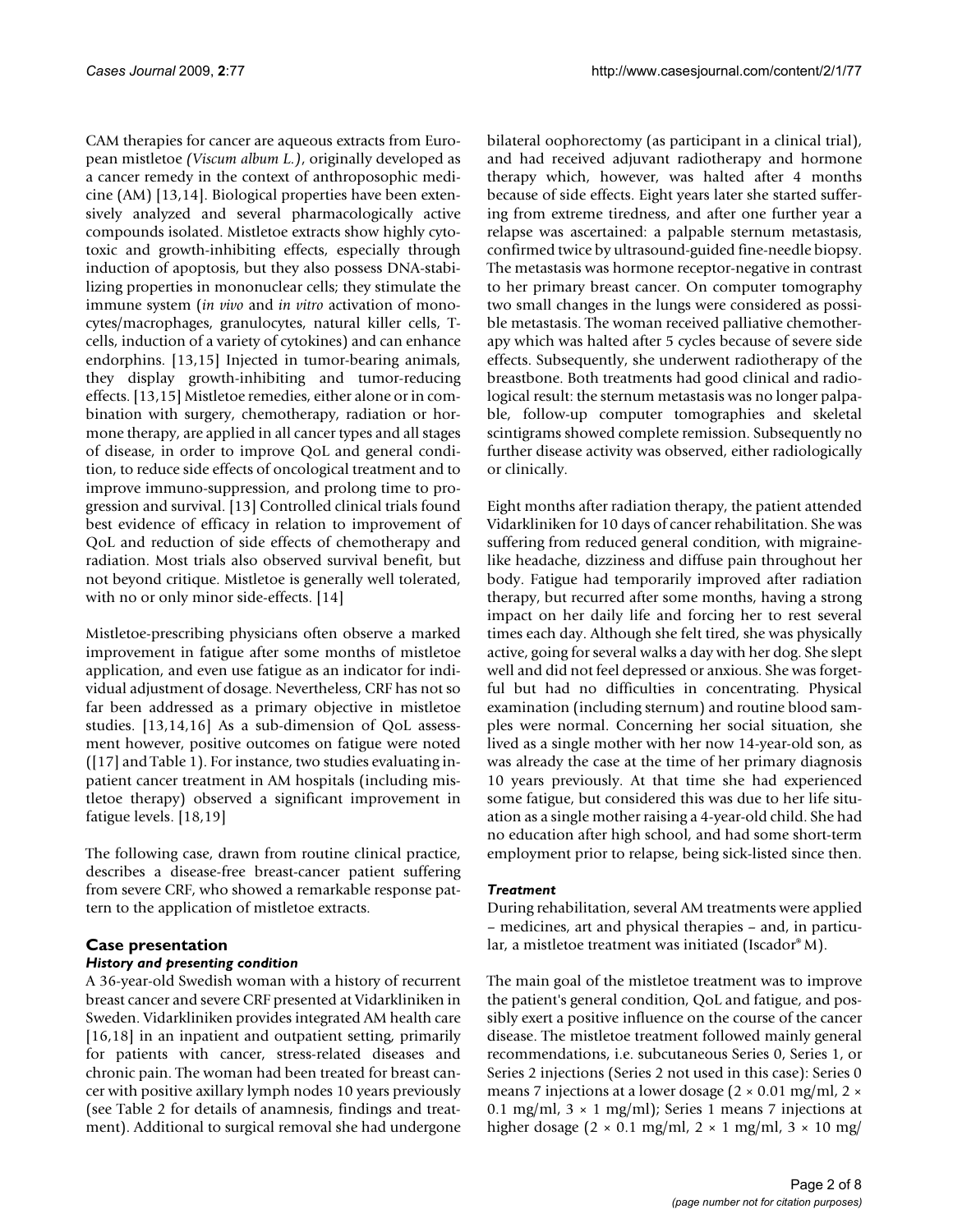| Sample size | <b>Study type</b>                                                                        | <b>Primary study question</b>                                                                                          | <b>Assessment of</b><br>fatigue/tiredness | <b>Results on fatigue/</b><br>tiredness*                        |
|-------------|------------------------------------------------------------------------------------------|------------------------------------------------------------------------------------------------------------------------|-------------------------------------------|-----------------------------------------------------------------|
|             |                                                                                          | Studies on mistletoe application                                                                                       |                                           |                                                                 |
| 233         | <b>RCT</b><br>(mistletoe vs. Lentinan)                                                   | QoL                                                                                                                    | <b>TCM-score</b>                          | Improvement and<br>advantage                                    |
|             |                                                                                          |                                                                                                                        |                                           | (total TCM score<br>significant)                                |
| 272         | RCT, double-blind<br>(mistletoe vs. placebo)                                             | QoL (GLQ-8, Spitzer uniscale)                                                                                          | $I) GLQ-8$<br>2) EORTC QLQ-C30            | I) Significant advantage<br>2) No differences of<br>total score |
| 352         | RCT, double-blind<br>(mistletoe vs. placebo)                                             | QoL (FACT-G)                                                                                                           | GLQ-8                                     | Significant advantage                                           |
| 399         | RCT, open<br>(mistletoe vs. no mistletoe)                                                | Disease-free survival                                                                                                  | <b>EORTC</b><br>QLQ-C30                   | No advantage                                                    |
| 25          | Phase II trial<br>(single-arm)                                                           | Tumor response                                                                                                         | Statement                                 | Improvement                                                     |
| 804         | Retrolective comparative<br>epidemiological cohort study<br>(mistletoe vs. no mistletoe) | Adverse drug reactions from<br>conventional cancer drugs, disease<br>symptoms, functional capacity,<br>hospitalization | Statement                                 | Improvement and<br>significant advantage                        |
|             | Retrolective comparative<br>epidemiological cohort study<br>(mistletoe vs. no mistletoe) | Adverse drug reactions from<br>conventional cancer drugs, disease<br>symptoms, functional capacity,<br>hospitalization | Statement                                 | Improvement and<br>significant advantage                        |
| 1442        | Retrolective comparative<br>epidemiological cohort study<br>(mistletoe vs. no mistletoe) | Adverse drug reactions from<br>conventional cancer drugs                                                               | Statement                                 | Improvement and<br>significant advantage                        |
| 1248        | Retrolective comparative<br>epidemiological cohort study<br>(mistletoe vs. no mistletoe) | Adverse drug reactions from<br>conventional cancer drugs                                                               | Statement                                 | Significant advantage                                           |
|             |                                                                                          | Studies on whole-system AM care including mistletoe application                                                        |                                           |                                                                 |
| 120(44)     | Matched pair study<br>(AM versus conventional care)                                      | QoL                                                                                                                    | <b>EORTC</b><br>QLQ-C30                   | Improvement and small<br>advantage                              |
| 110         | Sinlge-arm observational study                                                           | OoL                                                                                                                    | <b>EORTC</b><br>QLQ-C30                   | Significant<br>improvement                                      |

**Table 1: Clinical trials on mistletoe treatment of cancer that also evaluated influence on fatigue (secondary outcome measure).**

For references see [17].

\* Improvement refers to pre-post difference; advantage refers to difference of pre-post-changes between comparison groups

Abbreviations: RCT: randomised controlled trial; QoL: Quality of life; AM: anthroposophic medicine; TCM: Traditional Chinese Medicine Index; GLQ-8: Global Quality of Life Scale; FACT-G: Functional Assessment of Cancer Therapy-General; EORTC QLQ-C30: European Organization for Research and Treatment Core Quality of Life Questionnaire.

Not considered were indirect measurement of fatigue/tiredness, e.g. "I am forced to spend time in bed". Not included are three studies that also used quality of life evaluation tools including questions on fatigue but that did not present any details on fatigue: two small comparative trials using EORTC QLQ-30, one of which reported an advantage, the other one not. One single-arm trial used SF-36 and reported an improvement.

ml). Therapy starts with repeated injections of Series 0 (three injections per week, e.g. Monday, Wednesday, Friday) for five weeks, followed by a one-week pause. After this break, depending on the patient's response, either Series 0 is repeated, or the next series commences. Treatment modifications are geared to the patient's reactions (general condition, specific symptoms, skin reaction): one can switch between series; and one can prolong or shorten the intervals within a series, or the pauses after the fiveweek treatment cycles.

The treatment was well-tolerated by the patient. When discharged from the clinic after 10 days she stated that she felt physically stronger, inwardly calmer and had less pain. After discharge, all other AM therapies and medicines were terminated, but mistletoe therapy was continued at home.

## *Outcome*

Mistletoe therapy continued for 3 years. As the patient lived a long way from the clinic, further consultations and follow-up were done by telephone. Timing of these contacts was determined by the patient's needs, the intervals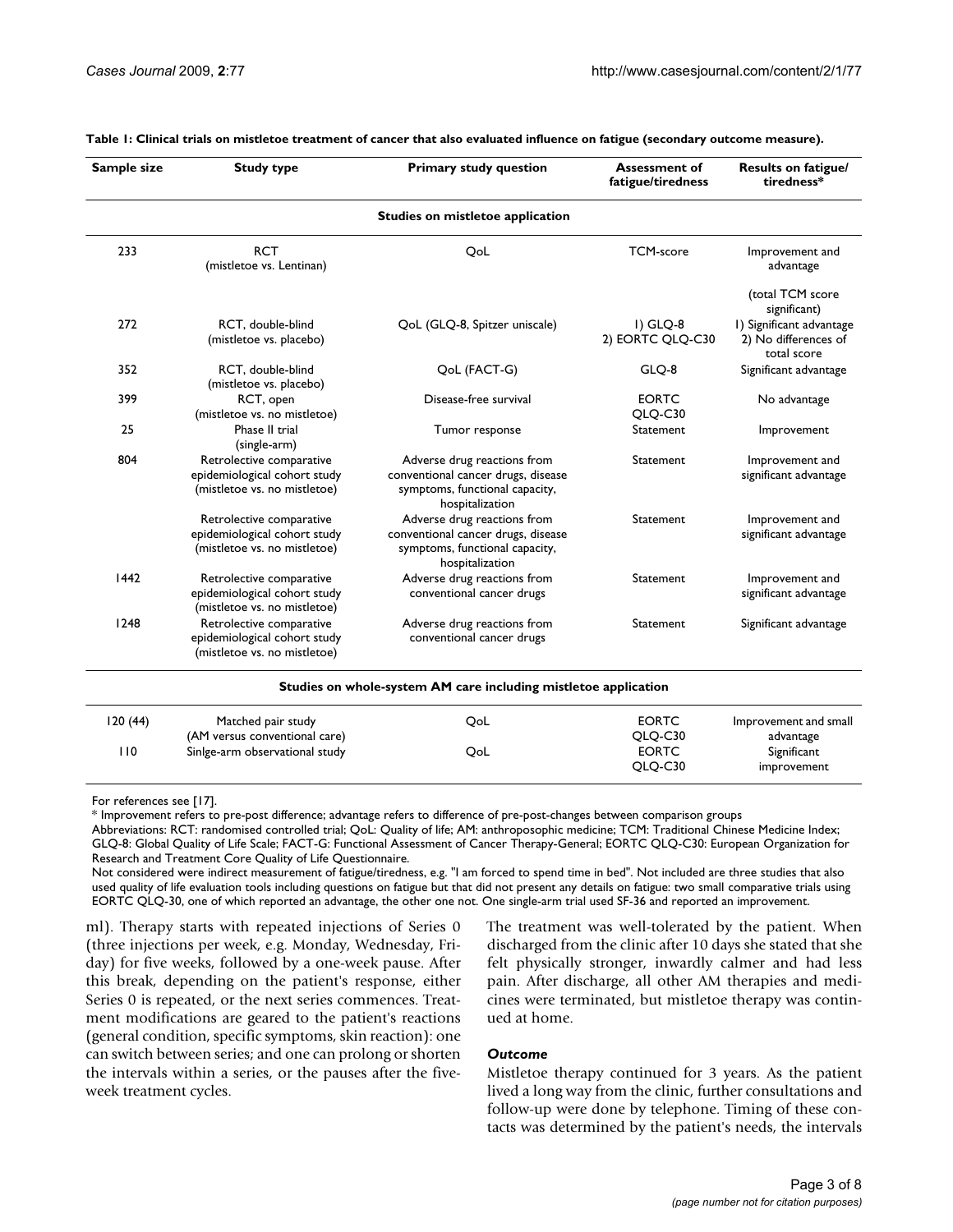#### **Table 2: Anamnesis, findings and treatment.**

| Age       | <b>State of disease</b>                                                                                                                                                                                  | <b>Treatment</b>                                                                                                                                                |
|-----------|----------------------------------------------------------------------------------------------------------------------------------------------------------------------------------------------------------|-----------------------------------------------------------------------------------------------------------------------------------------------------------------|
| 26        | Diagnosis: Left breast cancer, 1.2 cm                                                                                                                                                                    | Surgery                                                                                                                                                         |
|           | Histology: moderately differentiated, ductal invasive, Elston-Ellis grade                                                                                                                                | • Local surgery, not radical                                                                                                                                    |
|           | II, estrogen receptor positive, progesterone receptor pos, S-phase                                                                                                                                       | • Quadrant resection and axillary surgery, radical                                                                                                              |
|           | impossible to calculate, 2 of 18 axillary lymphnodes positive, no                                                                                                                                        | • Bilateral oophorectomy                                                                                                                                        |
|           | extranodal growth, benign ovaries                                                                                                                                                                        | Radiotherapy: Local 50 Gy, 2 Gy × 25                                                                                                                            |
|           | TNM-classification: pTI pNI pM0                                                                                                                                                                          | Hormone therapy: Tamoxifen 20 mg/day, stopped after 4 months<br>due to side effects                                                                             |
|           |                                                                                                                                                                                                          | (bad mood, lower capacity, sensitivity to noise $-$ the symtoms<br>disappeared when therapy was stopped)                                                        |
| 34        | Onset of severe fatigue                                                                                                                                                                                  |                                                                                                                                                                 |
| 35        | Relapse: bone metastasis of breast cancer in sternum, verified by 2<br>fine-needle biopsies, hormone receptor negative, MIB-1 30%, HER-2<br>neg. On computer tomography two changes in lungs measuring 6 | Palliative chemotherapy: FEC-60 (Fluorouracil, Epirubicin,<br>Cyclophosphamide) stopped after 5 cycles due to side effects<br>(headache, nausea, pain, anxiety) |
|           | mm, considered as possible metastasis<br>Complete radiological and clinical remission                                                                                                                    | Radiotherapy: Breast bone 39 Gy, 13 Gy × 3                                                                                                                      |
|           | Diffuse pain especially in knees                                                                                                                                                                         | Bisphosphonates, stopped by patient after one month because of<br>lack of improvement                                                                           |
|           | Reduced fatigue for some months after chemo- and radiotherapy                                                                                                                                            |                                                                                                                                                                 |
| 36        | Severe fatigue                                                                                                                                                                                           | 10-day rehabilitation in an AM hospital Start of mistletoe<br>treatment                                                                                         |
| $36 - 38$ | Fatigue of varying intensity                                                                                                                                                                             | Mistletoe treatment: Individually adapted dosage and repeated                                                                                                   |
|           | Relapse-free                                                                                                                                                                                             | breaks (see text and : Figure 1)                                                                                                                                |

varying between weeks and months. At every contact, the physician documented information on mistletoe dosage, general condition and/or fatigue.

During this time, dosage of mistletoe extracts varied substantially. Changes of dosage were usually recommended by the doctor, and recurring temporary treatment interruptions decided by the patient herself. The patient's reasons for interruption were improvement of fatigue to a satisfactory level, and her discomfort with ongoing anticancer therapy despite being considered disease-free. Altogether the patient reported a highly variable level of fatigue and overall condition. A close correspondence between mistletoe application, fatigue and general condition emerged. The common pattern was a worsening of overall condition and fatigue during longer treatment breaks or dose reductions, and an improvement after restart or intensification of the mistletoe therapy.

For the timing  $(A, B, ...)$  of the following description, see : Figure 1:

(A) Follow-up 3 months after rehabilitation period. After a period of varying intensity of fatigue, and repeated perspiration during the initial weeks of mistletoe treatment, the patient continued to inject mistletoe S0 and felt less tired. Mistletoe dosage was now slightly decreased due to local skin reactions.



## Changes in mistletoe dosage, fatigue and gene **Figure 1** ral condition (pain, nausea, mood, headache)

Changes in mistletoe dosage, fatigue and general condition (pain, nausea, mood, headache). **THE** - improvement of symptoms,  $\boxed{\text{mi}}$  - worsening of symptoms,  $\rightarrow$  - no change of symptoms. S0 – Series 0, S1 – Series 1. Letters (A, B,  $\equiv$ ) refer to description in text.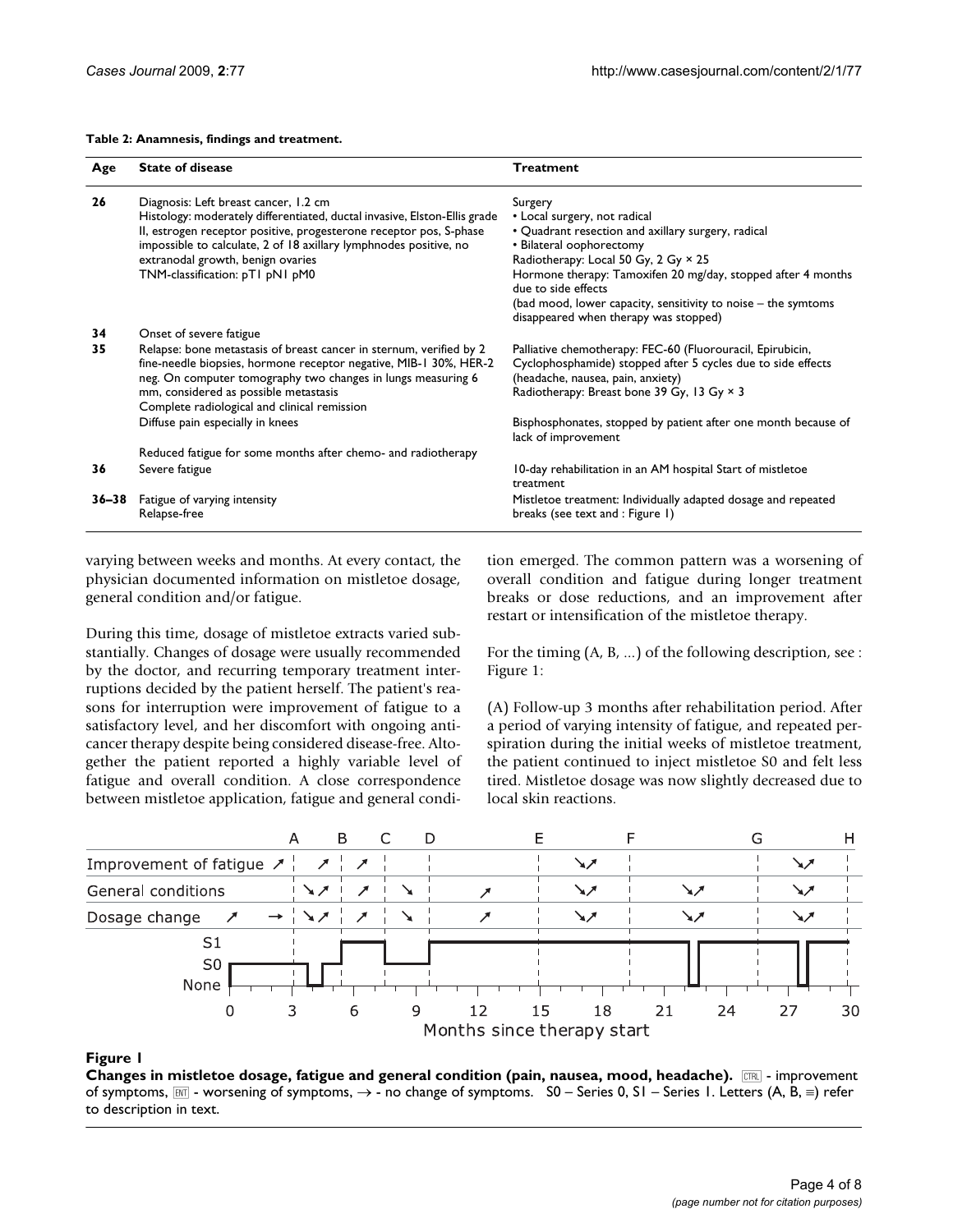(B) She reported halting mistletoe injections at her own decision for some weeks, during which she experienced an impairment of her general condition. After restarting the injections, conditions improved: she felt stronger, suffered less headache, no longer had nausea and felt less fatigue. She was satisfied with her overall condition. Mistletoe dosage was now increased from S0 to S1 because of good clinical effect.

(C) She described improved fatigue symptoms as well as better general condition throughout the two months following the last dosage increase. The mistletoe dosage was now decreased from S1 to S0 due to local skin reactions.

(D) She reported that she felt "lifeless" on the lowered dosage S0, and that she had increased general pain. The dosage was now increased to S1.

(E) Next contact after 5.5 months. She reported a better general condition on the higher dosage, but she felt tired on days without mistletoe. The dosage was left unchanged.

(F) She lowered the overall dosage by changing the scheme at her own discretion, taking one-week breaks after every series instead of after every second series. She reported worsening of general condition (pain, nausea, fatigue) during these one-week breaks. General condition and fatigue always improved significantly during subsequent injection periods. In : Figure 1 only one such break is shown to illustrate the correlation. She even noticed a pattern of increasing fatigue on Sundays, and regular improvement of her fatigue on Mondays (injection days Monday, Wednesday and Friday). The mistletoe dosage was now increased by shortening the breaks after every series, from one week to 4 days.

(G) She reported that she felt depressed during longer breaks in mistletoe treatment. After restart, she recovered totally to her former level. Unfortunately, there was no documentation of length and number of these longer, patient-initiated breaks. In : Figure 1 only one such break is shown to illustrate the correlation.

(H) She halted mistletoe injections at her own discretion for two weeks: during this time she felt bad, trembled from physical effort when walking with her dog, and had less energy and more nausea. These symptoms disappeared after restart of the injections, and she again felt as she did before the interruption to treatment.

Altogether, the patient's fatigue could never be resolved completely, her overall capacity remained low, and she remained on sickness benefit. Psychologically, she struggled with the conflicting status of having been in an incurable, palliative state of disease and subsequently being considered disease-free. Continuing to use a cancer therapy (mistletoe extracts) contributed to her confusion, and as, due to her severe fatigue, she did not feel well, she was unsure what to believe.

After 30 months her general condition worsened, with severe back pain, stomach ache, and weight loss. This raised the suspicion of breast-cancer recurrence, but after several radiological and clinical investigations, as well as blood samples, the patient was still considered to be in complete remission. She finally halted mistletoe treatment after a total of 36 months. The reasons for this were: increased perspiration after dose intensification, her ongoing uneasiness with the continued application of a cancer remedy, the dissuasive attitude of her oncologists, and the fact that her family doctor had initiated an intensive treatment program, with physiotherapy and a combined form of occupational and cognitive therapy, in order to help her back to work. This new approach made her feel totally exhausted, and without energy for anything else. Unfortunately, this approach has not so far achieved the desired result.

## *Differential diagnoses and concomitant therapies*

The diagnosis of CRF was confirmed according to the ICD-10 criteria (Table 3) [4,5]: 11 of the 13 criteria were met, including the main criterion A1. (For confirmation, 6 of the 13 ICD10-criteria including A1 have to be fulfilled  $[4]$ .)

Other diagnoses potentially leading to severe fatigue were largely excluded: no signs of *major depression* were ever revealed by the patient during the whole observation period. Also, in a formal assessment using the Montgomery-Åsberg Depression Rating Scale (MADRS-S), she received 12 out of a possible score of 54, 11 being the "no depression" limit [20]; and in a structured telephone interview following DSM IV criteria for major depression, she did not present depressive symptoms. The patient was in a difficult life situation, and psychological effects probably contributed to her fatigue and general condition. Nevertheless, the patient's overall psychosocial situation was largely stable and therefore did not explain the highly variable fluctuations in her condition. There was also no reason to suspect any further specific *psychological distress* underlying the fatigue [5]. Nor were there signs of *chronic fatigue syndrome* or *burn-out syndrome*. *Hormonally* induced fatigue – early menopause due to oophorectomy – was unlikely due to lack of a temporal link: fatigue started seven years later. *Radiation-induced cardiomyopathy* causing fatigue was also excluded: fatigue had started one year before radiation of the sternum and an echocardiogram two years after radiation showed normal findings. *Hypothyroidism* and *anemia* were also repeatedly excluded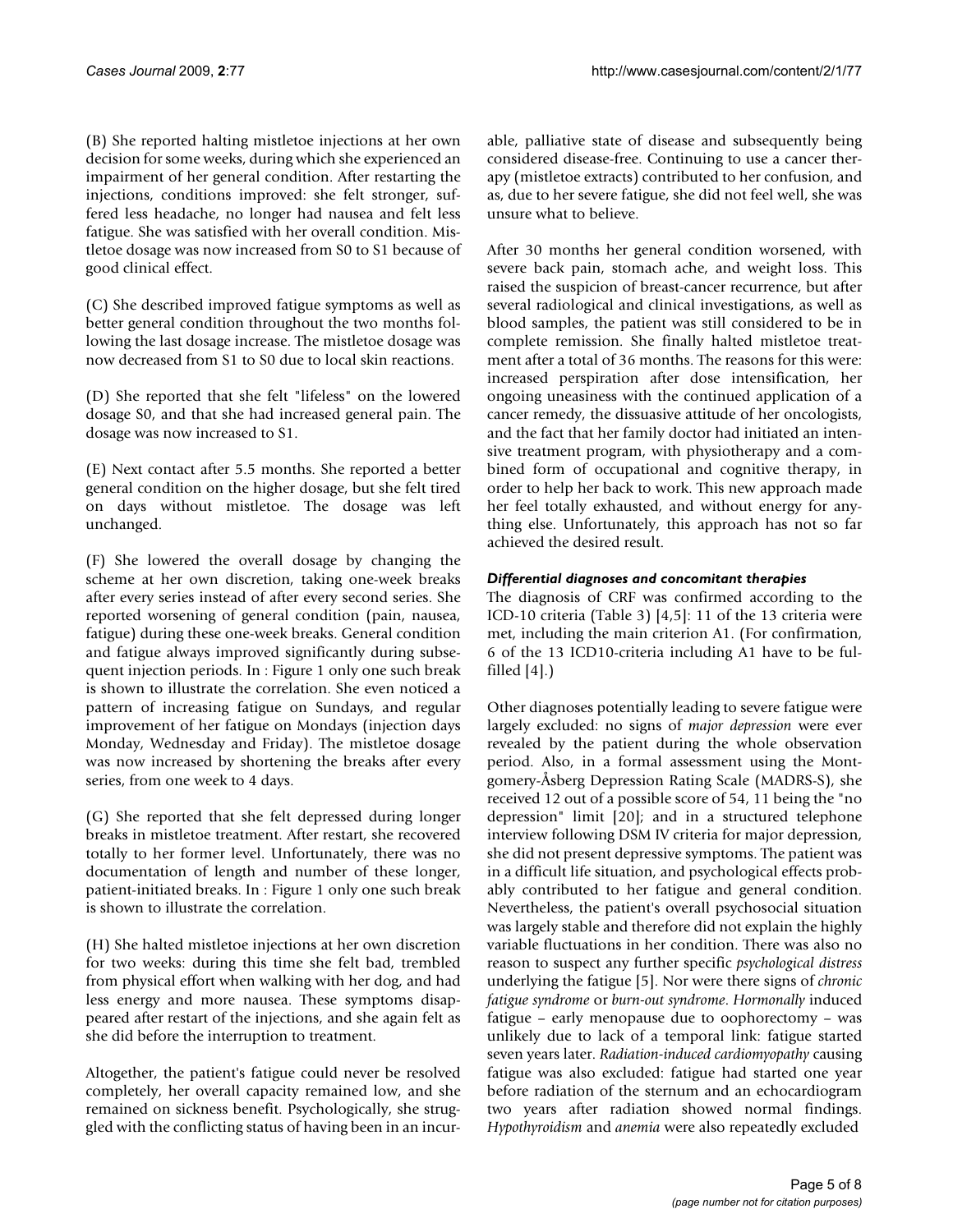#### **Table 3: Draft ICD-10 criteria for CRF.**

- **A1** Significant fatigue, diminished energy, or increased need to rest, disproportionate to any recent change in activity level
- **A2** Complaints of generalised weakness or limb heaviness
- **A3** Diminished concentration or attention
- **A4** Decreased motivation or interest to engage in usual activities
- **A5** Insomnia or hypersomnia
- **A6** Experience of sleep as unrefreshing or nonrestorative
- **A7** Perceived need to struggle to overcome inactivity
- A8 Marked emotional reactivity (e.g., sadness, frustration, or irritability) to feeling fatigued
- **A9** Difficulty completing daily tasks attributed to feeling fatigued
- **A10** Perceived problems with short-term memory
- **A11** Postexertional malaise lasting several hours
- **B** The symptoms cause clinically significant distress or impairment in social, occupational, or other important areas of functioning
- **C** There is evidence from the history, physical examination or laboratory findings that the symptoms are a consequence of cancer or cancer therapy
- **D** The symptoms are not primarily a consequence of comorbid psychiatric disorders such as major depression, somatization disorder, somatoform disorder, or delirium

CRF is diagnosed when six (or more) of the symptoms above have been present everyday or nearly every day during the same two-week period in the past month, and at least one of the symptoms is significant fatigue (A1) [4,5].

The patient used vitamin B12 preparations from time to time and at her own decision, but did not experience any change in fatigue correlating with its use. In fact, vitamin B12 deficiency was detected after the observation period, but after successful vitamin B12 substitution no change in fatigue was observed. The various treatments applied during rehabilitation at the AM hospital were all discontinued after discharge. The patient did not have a specific exercise program, but went on several walks each day on her own initiative. This, however, did not correlate with the fatigue.

## **Discussion**

This case is striking because, during a two-and-a-half-year observation period, the patient spontaneously reported highly fluctuating levels of fatigue and general condition that corresponded to the application and dosage of mistletoe treatment: dose reductions (prescribed by the physician) and therapy breaks (decided by the patient) were usually followed by a worsening of fatigue and/or general condition, while increase in dosage or restarting of treatment led to improvement in fatigue and better general condition.

The explanation for these observations can only be hypothetical at the current status of knowledge. Mistletoe therapy has often been reported to improve QoL. [13,14] A number of clinical studies that investigated the influence of mistletoe on QoL also raised the topic of fatigue, and most showed positive results (see Table 1); none of them, however, assessed CRF in D-FCP. The biological factors involved in the modification of fatigue can only be a subject of speculation mainly because the mechanisms responsible for CRF are largely unknown. Endorphins might be involved, since these are enhanced by mistletoe applications; or the cytokine network, which is also influenced by mistletoe extracts (overview see [13,15]). However, other or multiple factors, including more psychological ones, could also be involved.

Irrespective of any causal explanation, the observations in this case are clinically relevant. Fatigue is a major and unsolved problem in and after cancer disease and has a profound effect on QoL. [1,3] It is one of the most common unrelieved symptoms in the cancer context, and affects patients significantly and extensively, more than any other symptom such as anxiety, pain, nausea/vomiting, hair loss, depression, alopecia, etc. [3,21] Patients feel that fatigue is the biggest problem. It affects central aspects of their lives such as the ability to work, to take care of the family, to have relationships with friends, and to enjoy life. [3] Given the magnitude of the problem, it is astonishing that research on CRF is so underdeveloped. Treatment options are limited: they are mainly behavioral, involving exercises and psychosocial interventions, but also some medication. Such treatments do show positive results in reducing fatigue, but with limited clinical significance for the individual patient, and do not seem to be of sufficient help to all patients. Their effect on fatigue in D-FCP largely remains an open question. [6,11,12]. There is an urgent need, therefore, to find further therapy options.

The observations presented here should be interpreted in their context; the case derives from daily practice, and was not specially designed for subsequent reporting. It has major limitations, especially insofar as no well-established questionnaire was used to assess the fluctuations on fatigue and its impact on daily life. Several validated, sophisticated, multidimensional methods would be available to assess fatigue; they are, however, primarily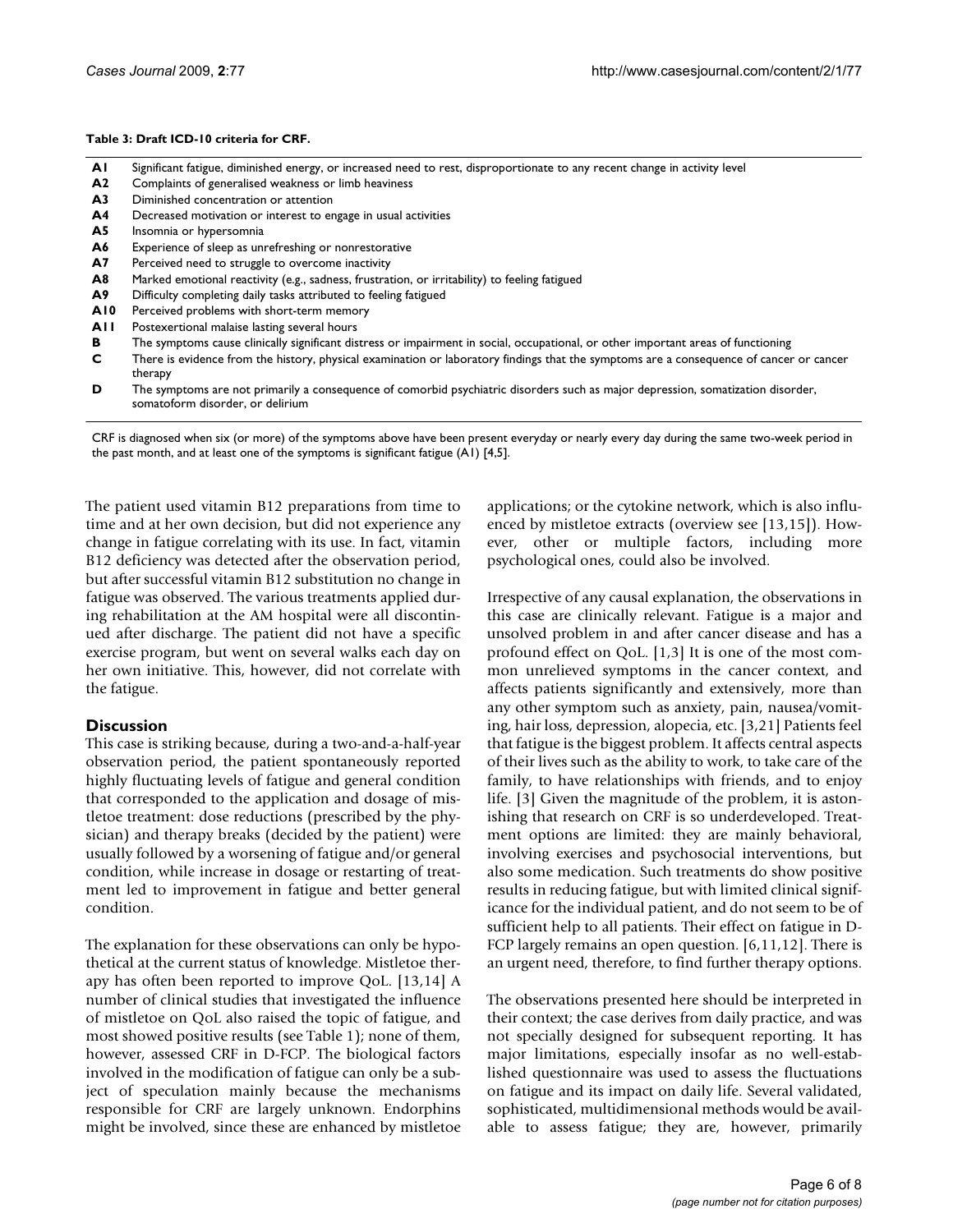designed as research tools, and are difficult to use in clinical practice [2,6]. For routine use, only simple questions can be a guide for approximately estimating the extent of fatigue and its impact over time (for instance see Table 4). [22] No matter what assessment method is chosen, ultimately one always has to rely on the patient's own report. The medical information provided in this instance should, therefore, sufficiently facilitate a pragmatic judgement of the case history.

One could object that the doctor's prescription may have influenced the patient's expectations and affected her experience of fatigue and general condition. It was however generally the patient herself who decided to stop the treatment when she felt better, and when she felt stressed by the psychological conflict of using a cancer medicine while considered disease-free. But despite these strong motives, she restarted treatment each time at her own initiative. The effect of a reporting bias on the outcome over more than two years therefore seems to be of minor relevance. Furthermore, the substantial impact and consistent distress of CRF makes it unlikely that it can easily be improved by mere suggestion from the doctor. In addition, reviews of clinical trials found little or no improvements of QoL and of performance status in cancer patients due to suggestive placebo effects. [23]

The presented case offers insight into routine care of a cancer patient with fatigue, and her spontaneously reported impressions. In this respect the case report presents information usually not documented in controlled clinical trials: the patient's suffering, persistence of the fatigue, the misery of its seeming incurability, reduced quality of life, inability to work, and the multidimensional aspects of the situation. Controlled trials on fatigue hardly ever describe these dimensions, although these are essential for patient care. For instance, the RCTs on pharmacological and nonpharmacological interventions in CRF have usually short observation periods; they do not assess long-lasting improvement or even cure, but only, at best, short-term amelioration with limited clinical significance for the individual patient; and they concentrate on fatigue in the context of chemotherapy, radiotherapy or surgery, or in the palliative situation. No conclusions can be drawn from these RCTs about how to treat disabling CRF in disease-free cancer patients (independent of cancer treat-

**Table 4: Questions for assessment of fatigue severity and impact over time in routine practice setting with limited time for evaluation [22].**

**1**. Are you experiencing any fatigue?

**2**. If so, how severe has it been, on average, during the past week? (A simple 0–10 rating scale can be used, i.e. 0–3: mild fatigue, 4–6: moderate fatigue, 7–10 severe fatigue)

**3**. How does fatigue interfere with your ability to function?

ments) so as to provide sufficient relief and restoration of normal functioning. [11,12]

Unfortunately, fatigue never disappeared completely in our patient, and fully returned after final discontinuation of mistletoe application. This did however facilitate observation of pattern correspondences. The therapeutic effect of mistletoe seems quite remarkable, considering that no curative and only limited alleviating options appear to exist. From an AM healthcare perspective, the long-distance consultation in this case has to be regarded as suboptimal; personal contact is considered to be vital and could perhaps have enabled more extensive support from the multimodal AM treatment approach – for instance by drawing on art therapy [24] and physical interventions – which might have contributed to more profound improvement.

Future studies on mistletoe treatment of cancer should investigate possible influences on fatigue, especially in D-FCP, using well established fatigue evaluation tools (e.g. [2,6,25]). Analyses should include questions relating to dosage, treatment pause, preparation, and accompanying therapies. When designing relevant studies, one should remember that mistletoe injections sometimes induce short-term tiredness as part of a mild and dose-dependent, flu-like side effect. [13] Besides treatment superiority in comparative trials, adequate and sustained amelioration of the condition of the individual patient should also be carefully investigated. If this theme is to be addressed by the general physician in routine daily practice, heightened awareness and specific documentation (specific questions (Table 4), VAS, diary, etc.) might be useful for recording important observations (e.g. [22]). As CRF is a complex phenomenon, multimodal approaches including non-pharmacological treatments might be more effective than single remedies. This should also be taken into account in further research.

## **Conclusion**

Mistletoe treatment showed an effect on the severity of CRF symptoms. As CRF is a major complaint in cancer patients, for which few therapeutic options are available, these observations should be investigated further. Possible effects of multimodal treatment approaches should also be clarified.

## **Consent**

The patient was in full agreement with publication of her case and she read the final version of the paper. Written informed consent was obtained from the patient for publication of this case report. A copy of the written consent is available for review by the Editor-in-Chief of this journal.